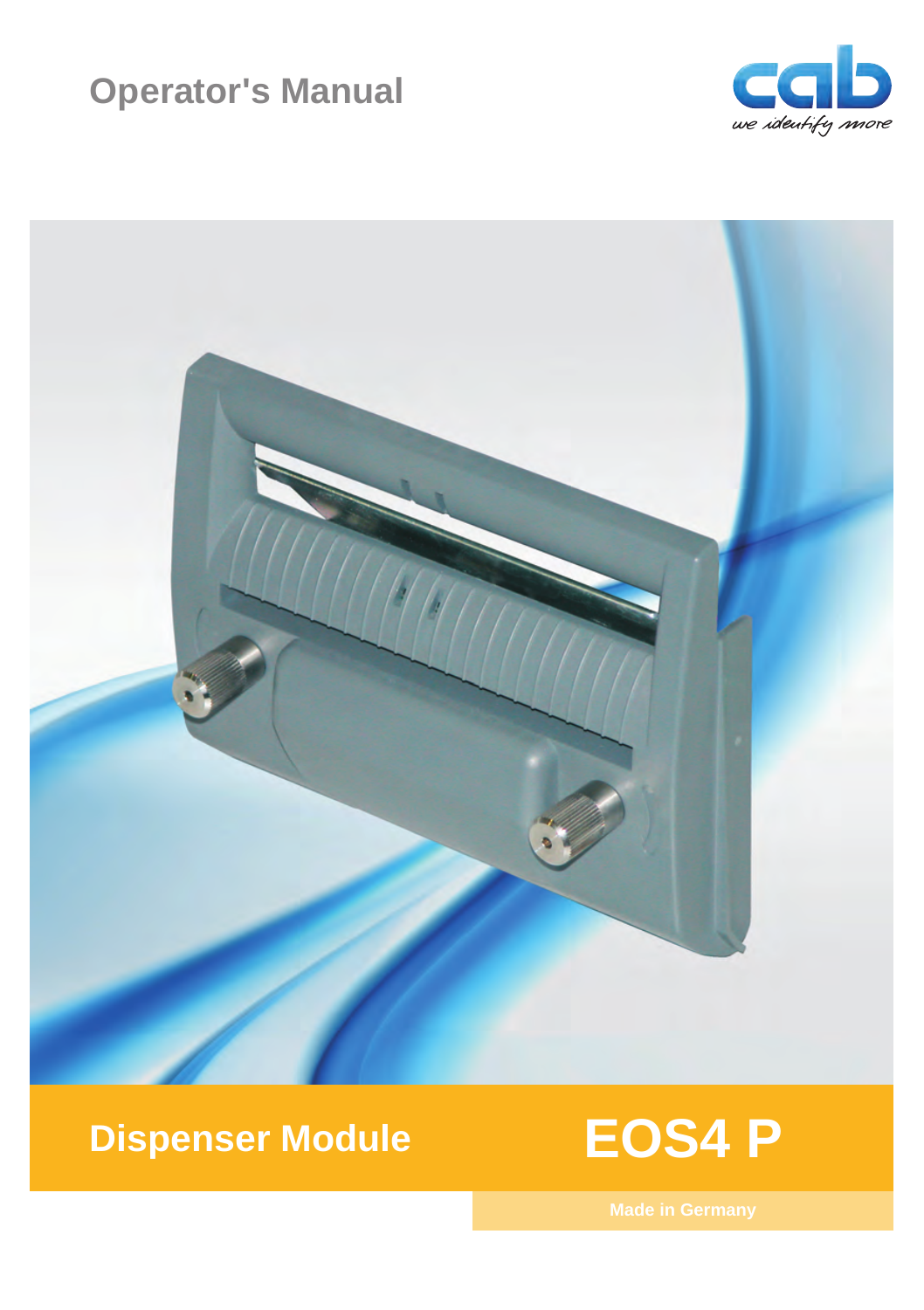### **2 Operator's Manual 2**

### **Edition:** 03/2016 - **Part No.** 9009544

### **Copyright**

This documentation as well as translation hereof are property of cab Produkttechnik GmbH & Co. KG.

The replication, conversion, duplication or divulgement of the whole manual or parts of it for other intentions than its original intended purpose demand the previous written authorization by cab.

### **Editor**

Regarding questions or comments please contact cab Produkttechnik GmbH & Co. KG.

### **Topicality**

Due to the constant further development of our products discrepancies between documentation and product can occur.

Please check www.cab.de for the latest update.

### **Terms and conditions**

Deliveries and performances are effected under the General conditions of sale of cab.

### **Germany**

cab Produkttechnik GmbH & Co KG

Postfach 1904 D-76007 Karlsruhe Wilhelm-Schickard-Str. 14 D-76131 Karlsruhe

Telefon +49 721 6626-0 Telefax +49 721 6626-249

www.cab.de info@cab.de

### **France**

cab technologies s.a.r.l. F-67350 Niedermodern Téléphone +33 388 722 501 Phone +27 11-886-3580

www.cab.de/fr info.fr@cab.de

### **USA**

cab Technology Inc. Tyngsboro MA, 01879 Phone +1 978 649 0293

www.cab.de/us info.us@cab.de **South Africa**

### cab Technology (Pty.) Ltd. 2125 Randburg

www.cab.de/za info.za@cab.de

### **Asia**  cab Technology Co., Ltd.

希爱比科技股份有限公司 Junghe, Taipei, Taiwan Phone +886 2 8227 3966

www.cab.de/tw info.asia@cab.de

### **China**  cab (Shanghai)Trading Co., Ltd.<br>包持(上海)贸易有限公司 Phone +86 21 6236-3161

www.cab.de/cn info.cn@cab.de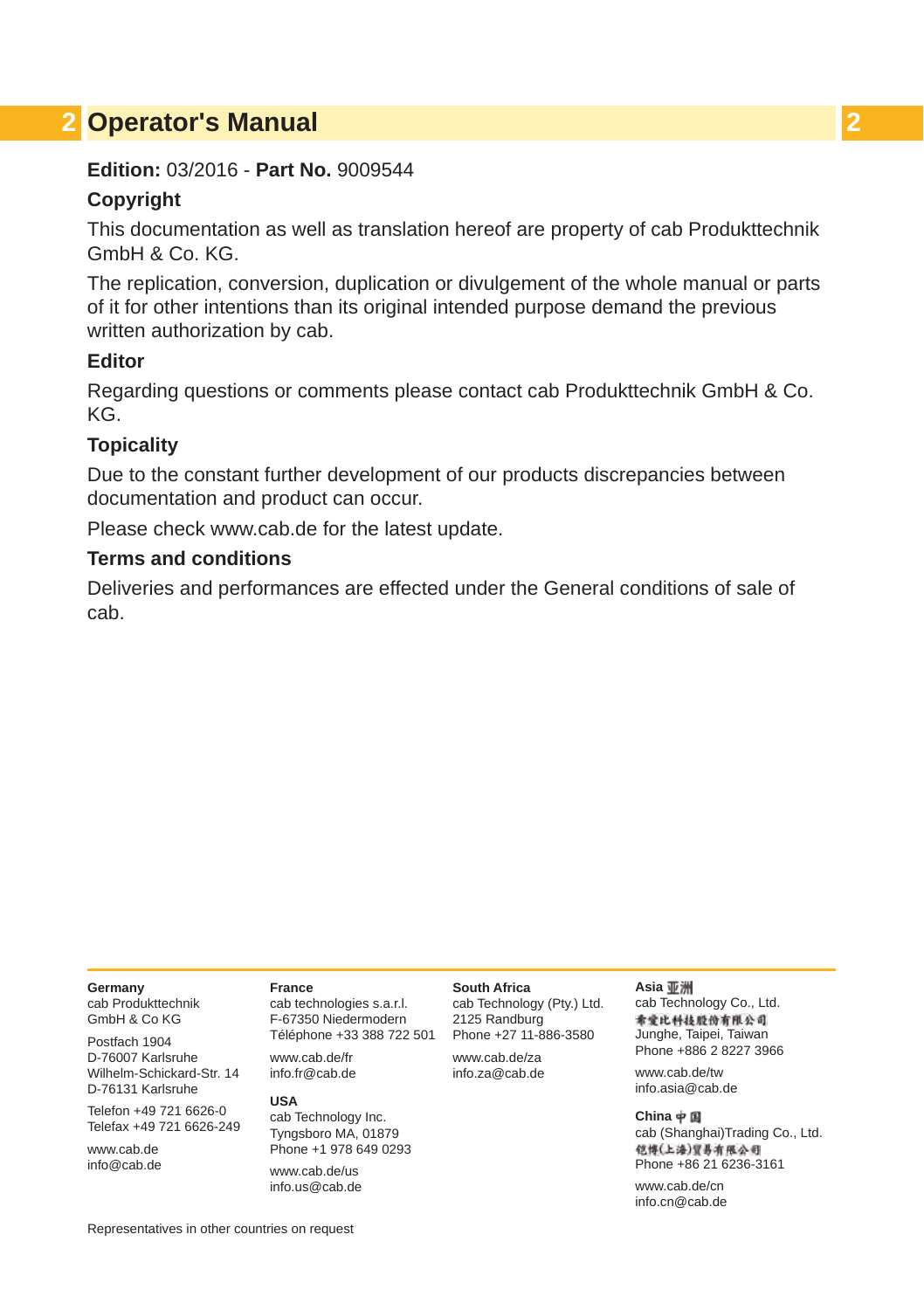## **Table of Contents**

| $\mathbf{1}$   |                                                  |  |
|----------------|--------------------------------------------------|--|
| 1 <sub>1</sub> |                                                  |  |
| 1.2            |                                                  |  |
| 1.3            |                                                  |  |
| 1.4            |                                                  |  |
| 1.5            |                                                  |  |
| 1.6            |                                                  |  |
| $\mathbf{2}$   |                                                  |  |
| 3              |                                                  |  |
| 4              |                                                  |  |
| 4.1            |                                                  |  |
| 4.2            |                                                  |  |
| 5              |                                                  |  |
| 6              |                                                  |  |
| 6.1            | Reference to the EU Declaration of Conformity 12 |  |
| 6.2            |                                                  |  |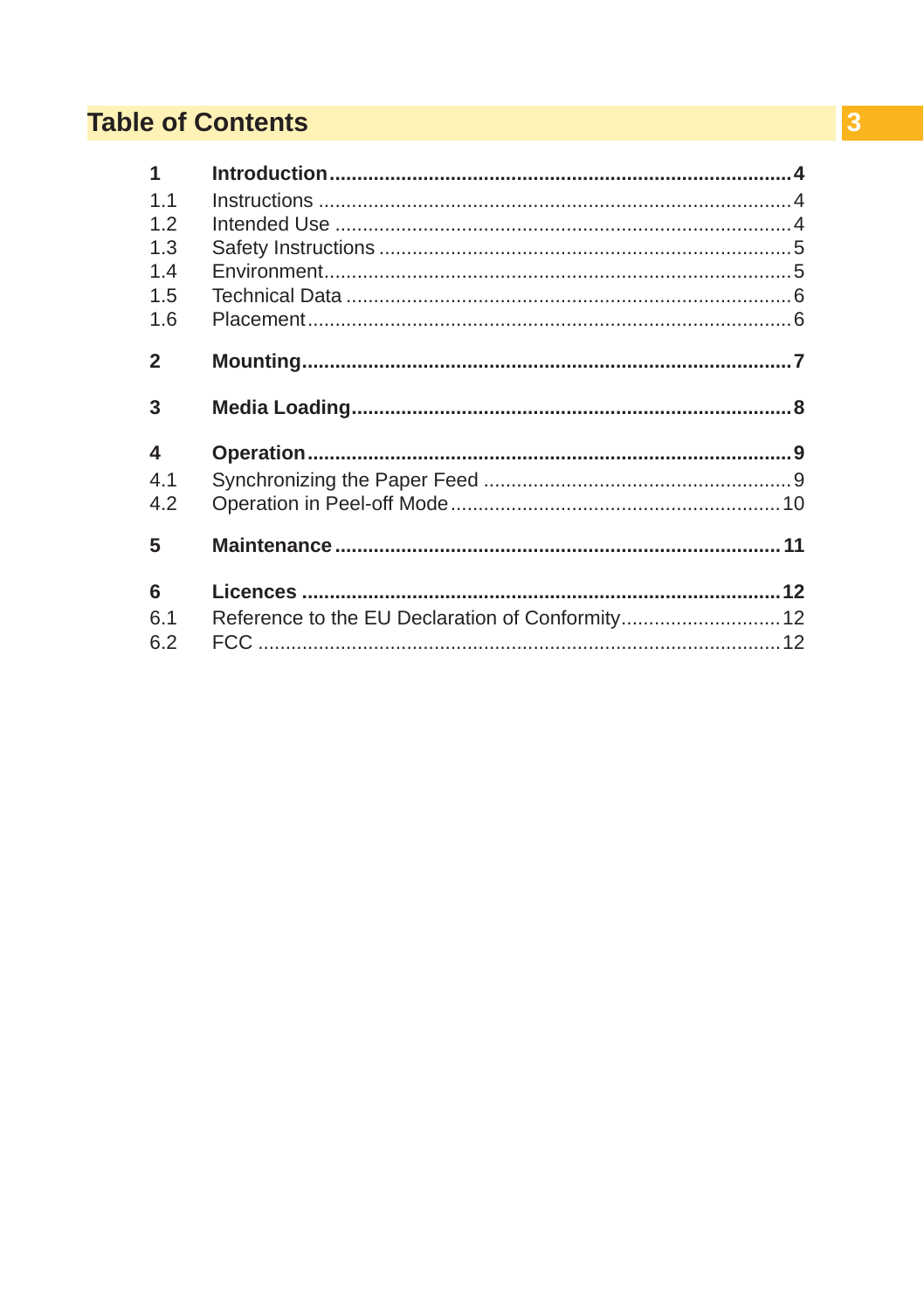## <span id="page-3-0"></span>**4 1 Introduction 4**

## **1.1 Instructions**

<span id="page-3-1"></span>Important information and instructions in this documentation are designated as follows:



### **! Attention!**

**Draws attention to possible dangers, material damage or loss of quality.** 



**i Notice! Gives you tips. They make a working sequence easier or draw attention to important working processes.**



Environment!

Gives you tips on protecting the environment.

- **Handling instruction**
- $\triangleright$  Reference to section, position, illustration number or document.
- \* Option (accessories, peripheral equipment, special fittings).

Time Information in the display.

### **1.2 Intended Use**

- The device is intended exclusively as an option for the EOS4 printers for dispensing suitable materials that have been approved by the manufacturer. Any other use or use going beyond this shall be regarded as improper use. The manufacturer/supplier shall not be liable for damage resulting from unauthorized use; the user shall bear the risk alone.
- Usage for the intended purpose also includes complying with the operating manual, including the manufacturer's maintenance recommendations and specifications.
- The device is manufactured in accordance with the current technological status and the recognized safety rules. However, danger to the life and limb of the user or third parties and/or damage to the device and other tangible assets can arise during use.
- The device may only be used for its intended purpose and if it is in perfect working order, and it must be used with regard to safety and dangers as stated in the operating manual.

**i Notice! All documentations can also currently be found in the Internet.**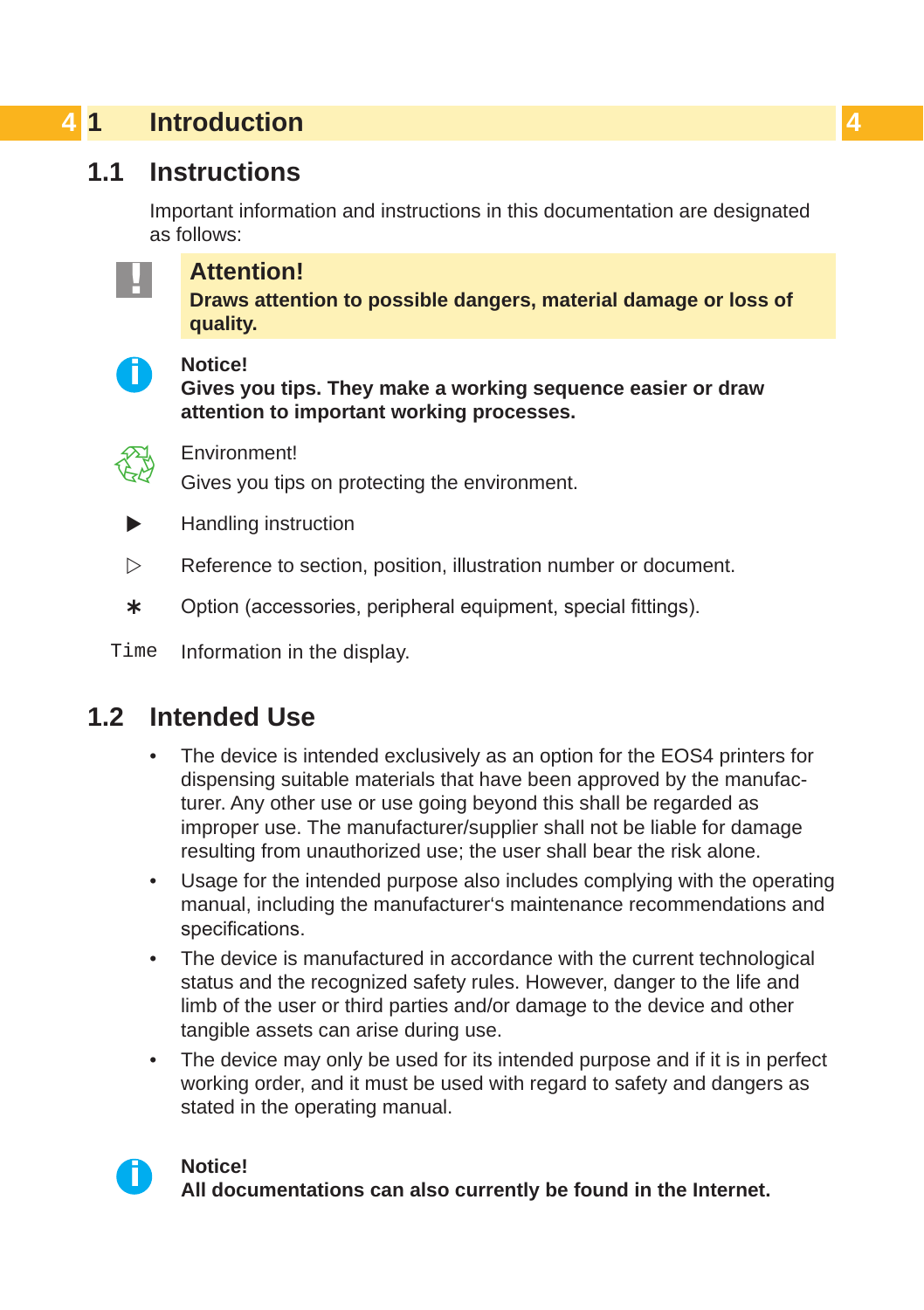## <span id="page-4-0"></span>**1 [Introduction](#page-3-1) 5**

## **1.3 Safety Instructions**

- Disconnect the printer from the electrical outlet before mounting or removing the dispenser module.
- The dispenser module may only be operated when it is mounted on the printer.
- Work going beyond this may only be performed by trained personnel or service technicians.
- Unauthorized interference with electronic modules or their software can cause malfunctions. Other unauthorized work on or modifications to the device can also endanger operational safety.
- Always have service work done in a qualified workshop, where the personnel have the technical knowledge and tools required to do the necessary work.
- Warning stickers must not be removed, as then you and other people cannot be aware of dangers and may be injured.



### **! Attention!**

**This is a class A product. In a domestic environment this product may cause radio interference in which case the user may be required to take adequate measures.**

## **1.4 Environment**



Obsolete devices contain valuable recyclable materials that should be sent for recycling.

 $\blacktriangleright$  Send to suitable collection points, separately from residual waste.

The modular construction of the dispenser module enables it to be easily disassembled into its component parts.

- $\blacktriangleright$  Send the parts for recycling.
- $\triangleright$  Take the electronic circuit boards to public waste disposal centers or to the distributor.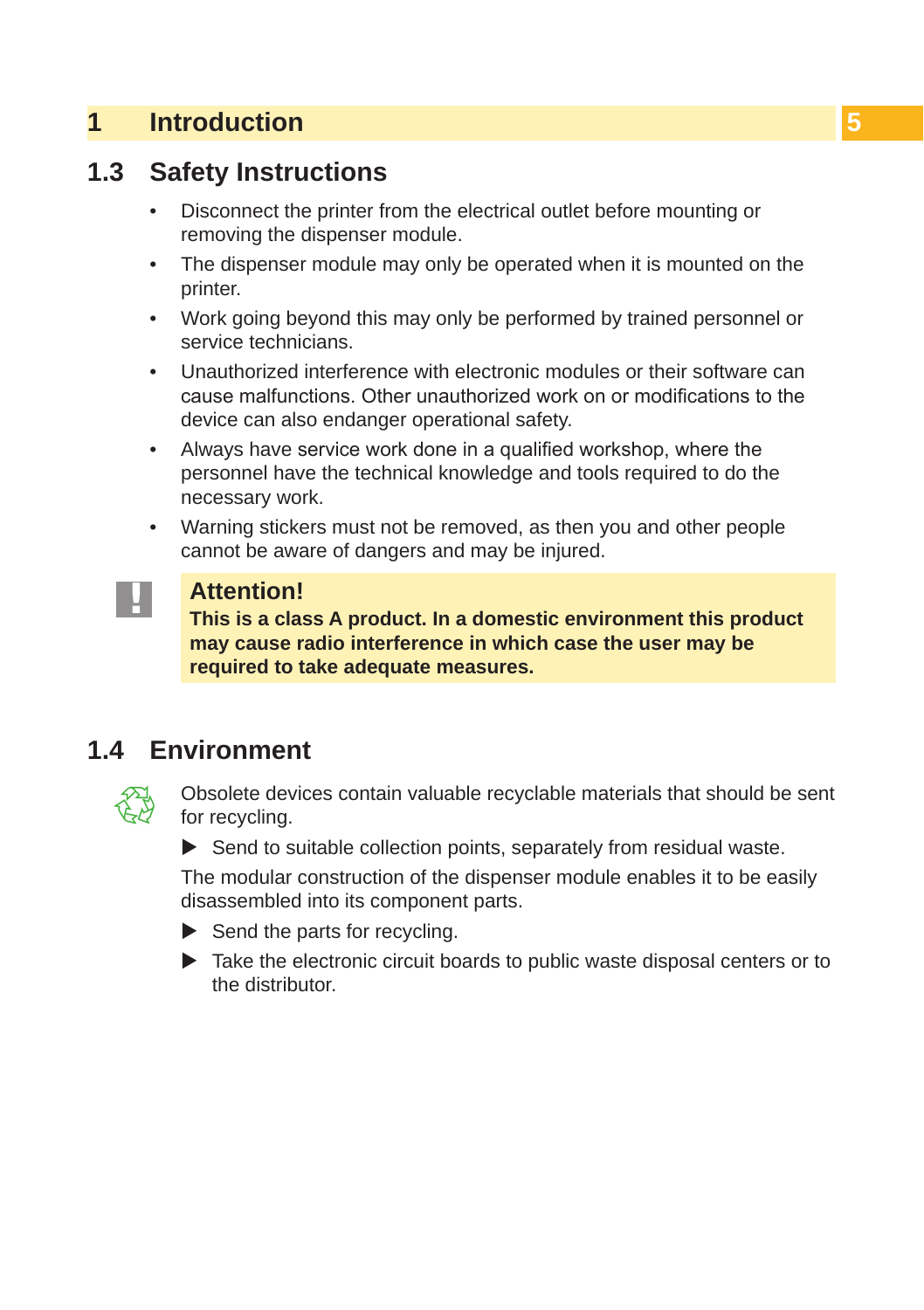## <span id="page-5-0"></span>**6 1 [Introduction](#page-3-1) 6**

## **1.5 Technical Data**

| for printer type    | FOS4                                |
|---------------------|-------------------------------------|
| <b>Liner width</b>  | up to 120 mm                        |
| Label width         | single-lane 10 - 116                |
|                     | multi-lane 5 - 116                  |
| Label height        | $20 - 200$                          |
| <b>Power supply</b> | peripheral connector of the printer |



**! Attention! Limitations may apply to small labels, thin materials or strong adhesives.**

▶ Critical materials or applications must be tested and approved.

### **1.6 Placement**





▶ Place the printer in such a way that the dispenser module (1) **does not protrude the desktop (2) even with dispenser module folded down.**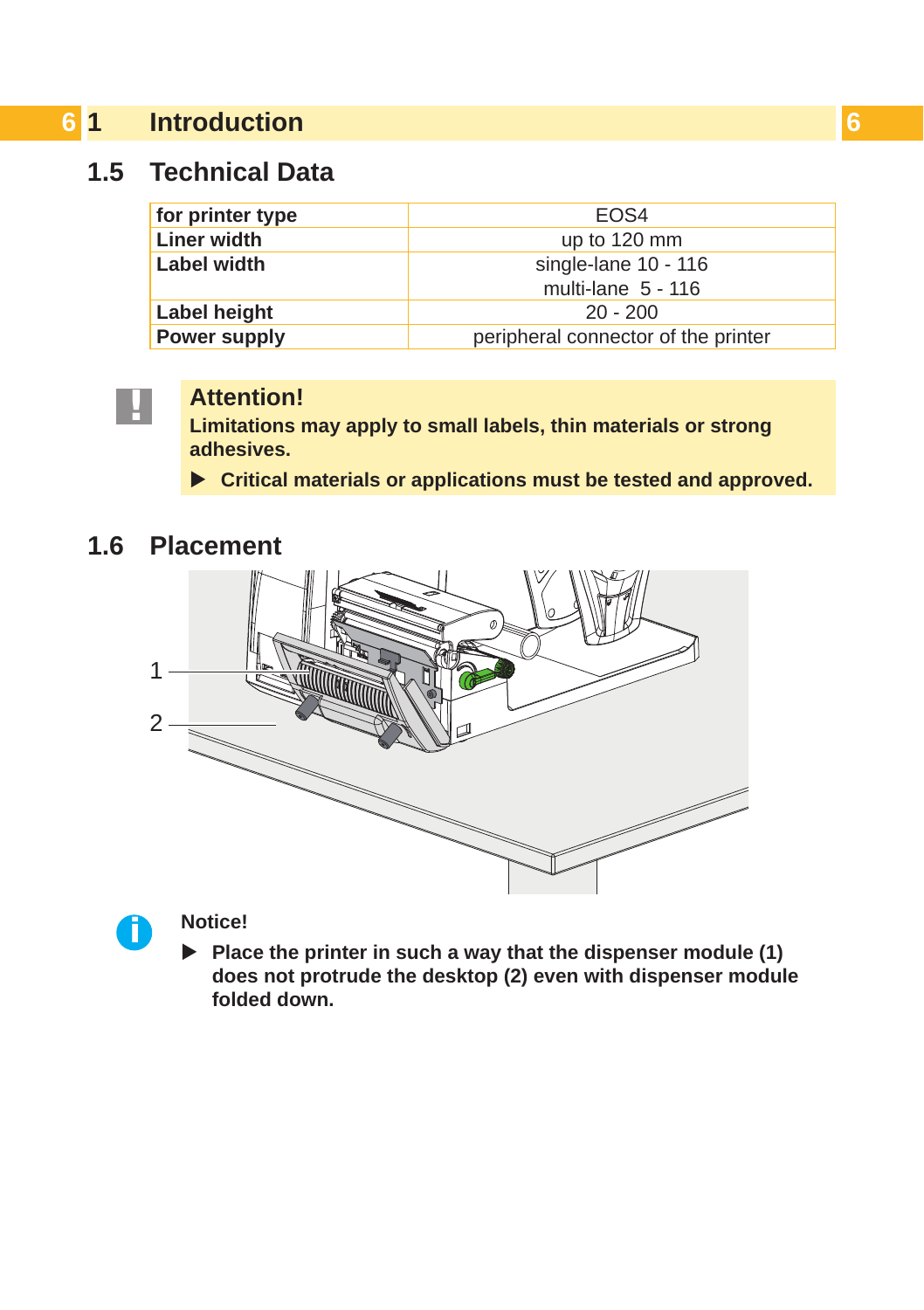## <span id="page-6-0"></span>**2 Mounting**



<span id="page-6-1"></span>**EXECUTE Attention!**<br>► Disconnect the printer from the electrical outlet before **mounting or removing the dispenser module.**

**Mounting the peel-off plate**



- 1. Fold down the cover with the tear-off plate (3).
- 2. Press the bars (1) out of the holders (2) an remove the cover.



- 3. Insert the lug (6) of the peel-off plate (5) into the slot (7) of the printers baseplate.
- 4. Press the peel-off plate against the printer and fix it with screw (8).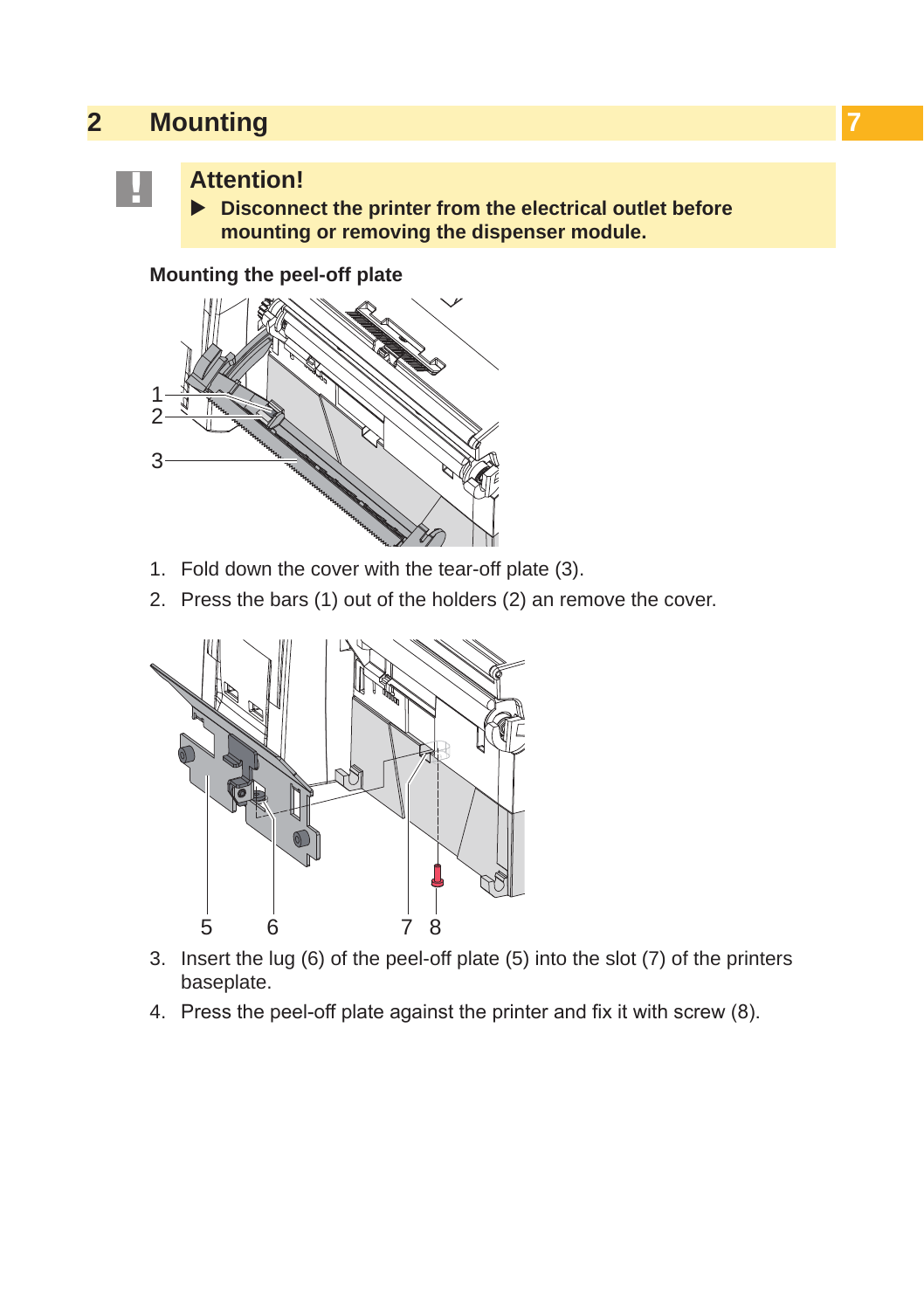## <span id="page-7-0"></span>**8 8 2 [Mounting](#page-6-1)**

### **Mounting the Dispenser module**



- 1. Press the bars (1) of the dispensing unit into the holders (2).
- 2. Fold up the dispensing unit and tighten the thumbscrews (3).



- 1. Load ribbon and media as described in printers manual. Use the tear-off mode information for loading media.
- 2. Loosen the thumbscrews (3) and fold down the dispenser module.
- 3. Remove the labels from the protruding liner (4).
- 4. Guide the liner (4) immediately below the drawing roller (2) trough the dispenser module.
- 5. Hold tight the liner (4), fold up the dispenser module and tighten the thumbscrews (3).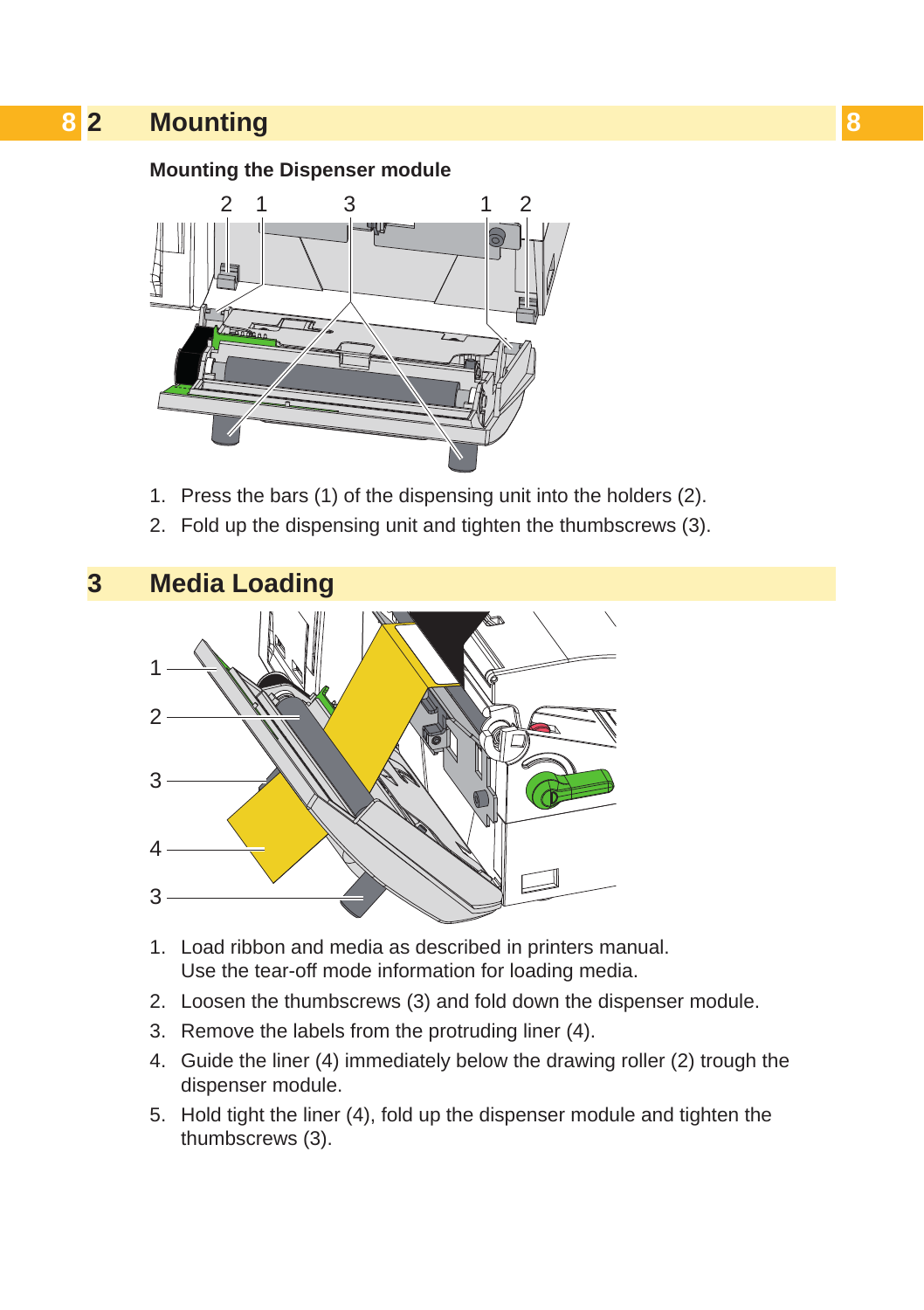## <span id="page-8-0"></span>**4 Operation 9**

<span id="page-8-1"></span>**! Attention! Risk of media jam !**

Ensure that the liner (2) can run off without hindrance.

## **4.1 Synchronizing the Paper Feed**

After the label stock has been inserted, for peel-off mode a synchronization of the paper feed is required. That way the first label, which is detected by the label sensor, will be transported to the print position and all labels in front (1) will be fed out of the printer.

- Press  $\sqrt{\ }$  to start the synchronization.
- $\blacktriangleright$  Remove the blank labels (1) peeled-off during the synchronization.

**i Notice! Synchronization is not necessary if the printhead was not opened between different print jobs, even if the printer was switched off.**

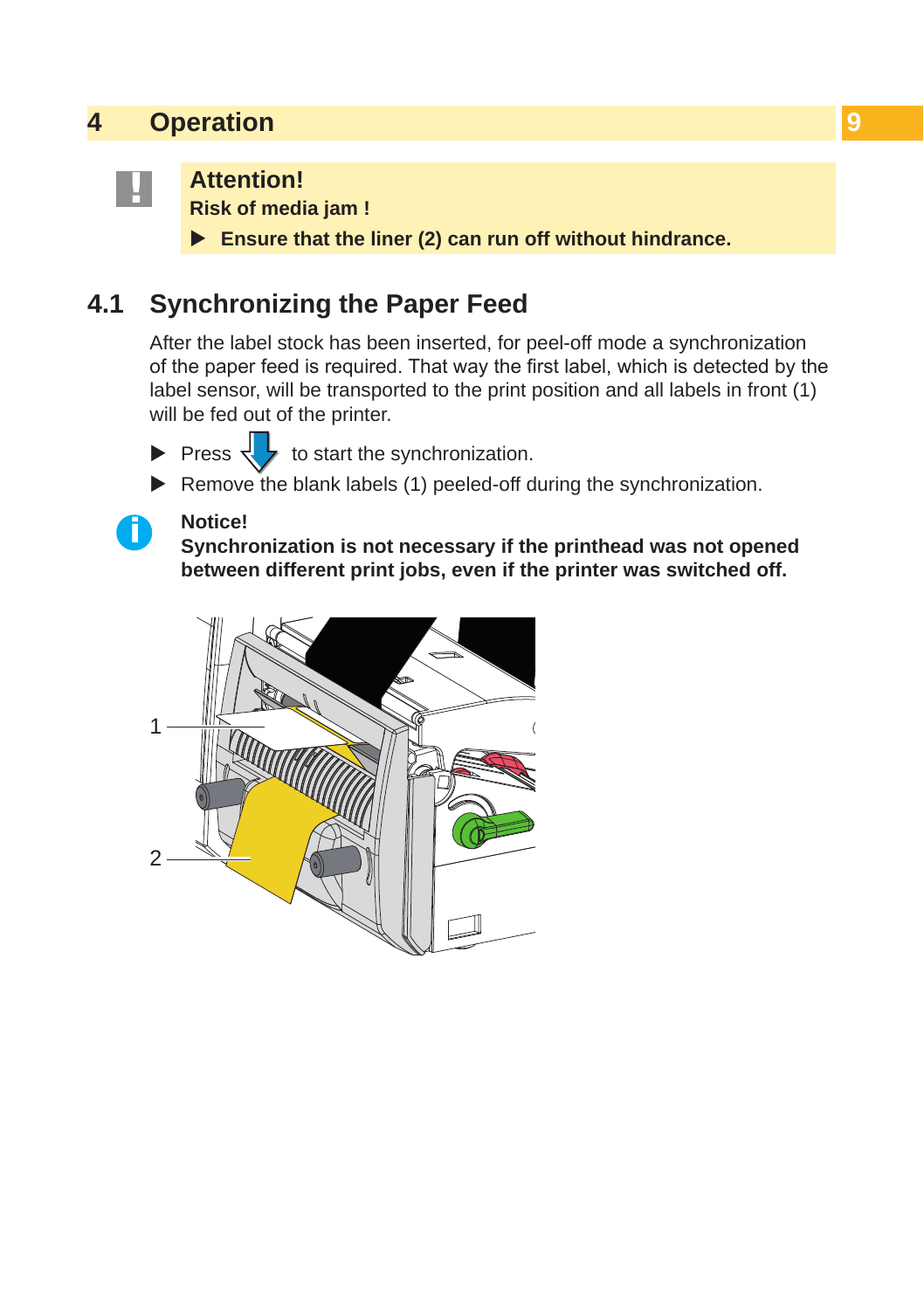## <span id="page-9-0"></span>**10 4 [Operation](#page-8-1) 10**

## **4.2 Operation in Peel-off Mode**



### **4.2.1 Standard Operation**

- $\triangleright$  Under Setup -> Print param. -> Print on demand select the setting  $Off.$  ( $\triangleright$  Configuration manual).
- $\triangleright$  Active the peel-off mode in the software. With direct programming it is controlled with the "P command" ( $\triangleright$  Programming manual).
- $\blacktriangleright$  Send a print job. The first label (3) will be printed, fed into the peel-off position and removed from the liner (4) excepting the last ca 2 mm.
- $\blacktriangleright$  Remove the label. The removal will be registered by two see-through sensors (1). If both sensors are free, the next label will be printed.



### **! Attention!**

**When operating multi-lane media remove at last the labels which are detected by the sensors (1).**

### **4.2.2 Print on Demand**

- $\blacktriangleright$  Under Setup -> Print param. -> Print on demand select the setting  $On.$  ( $\triangleright$  Configuration manual).
- $\triangleright$  Active the peel-off mode in the software. With direct programming it is controlled with the "P command" ( $\triangleright$  Programming manual).
- $\blacktriangleright$  Send a print job. The first label (3) will be printed, fed into the peel-off position and removed from the liner (4) excepting the last ca 2 mm.
- $\blacktriangleright$  Remove the label.
- Select  $\int_{\mathbb{R}}$  to start the next label.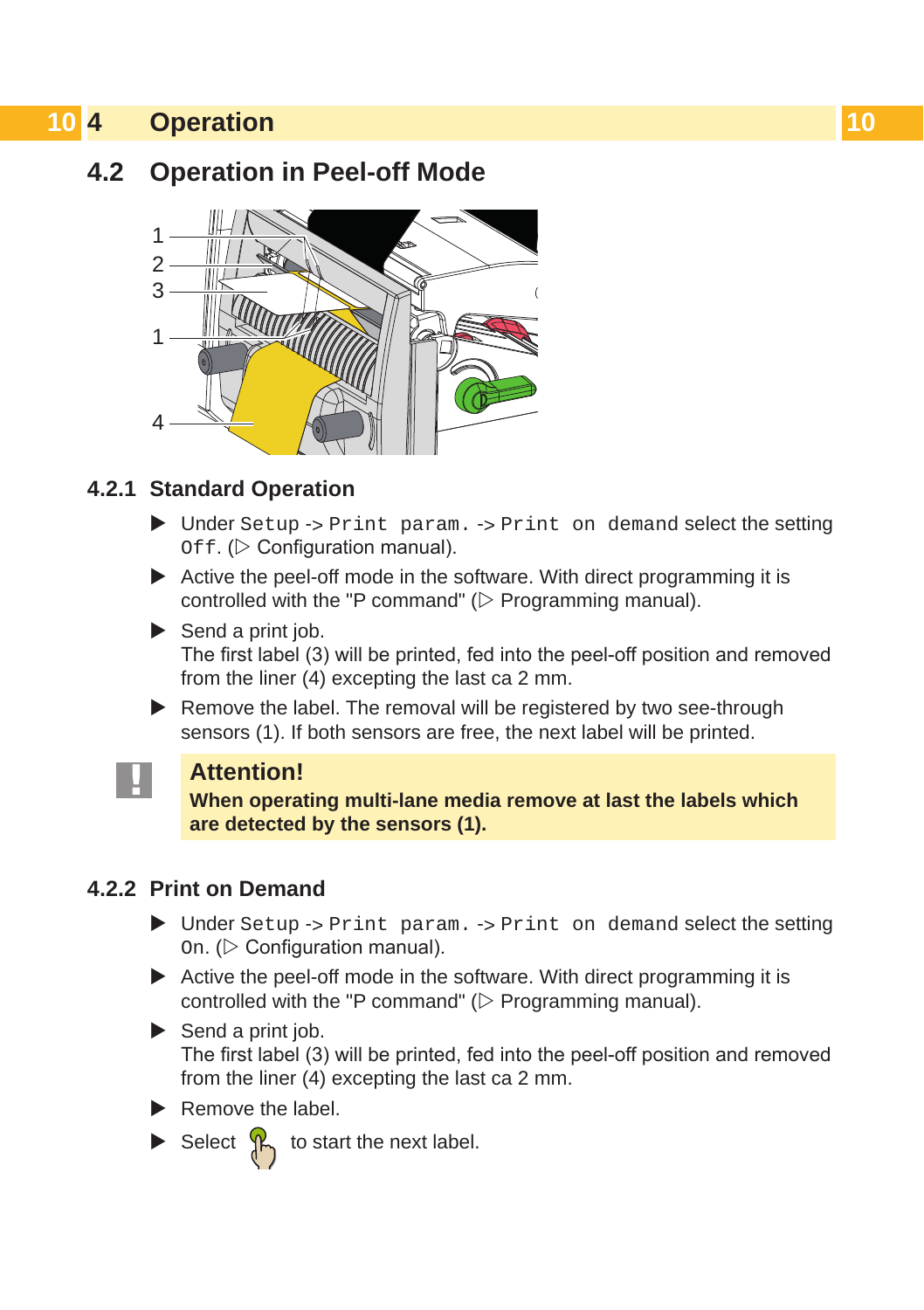## <span id="page-10-0"></span>**5 Maintenance**

### **Cleaning the Drawing Roller**

Accumulations of dirt on the drawing roller may impair the peel-off quality.

**! Attention! Damage of the drawing roller.**

▶ Do not use sharp objects (knives, screwdrivers, etc.) to clean **the drawing roller.**



- 1. Loosen the thumbscrews (3) and fold down the dispenser module.
- 2. Remove the liner (4) from the dispenser module.
- 3. Remove deposits from the drawing roller (2) with roller cleaner.
- 4. Re-insert the liner (4), hold it tight, fold up the dispenser module and tighten the thumbscrews (3).